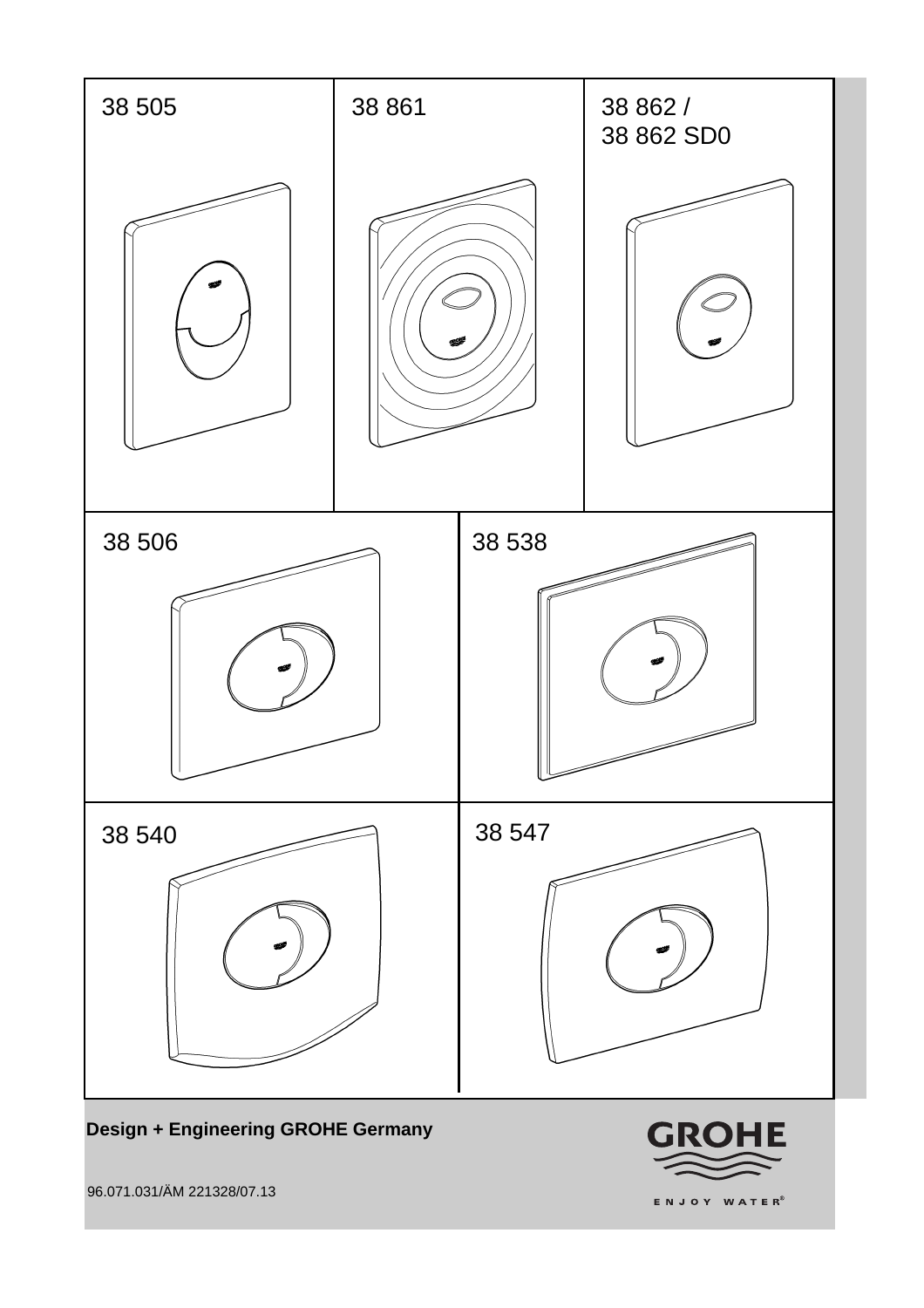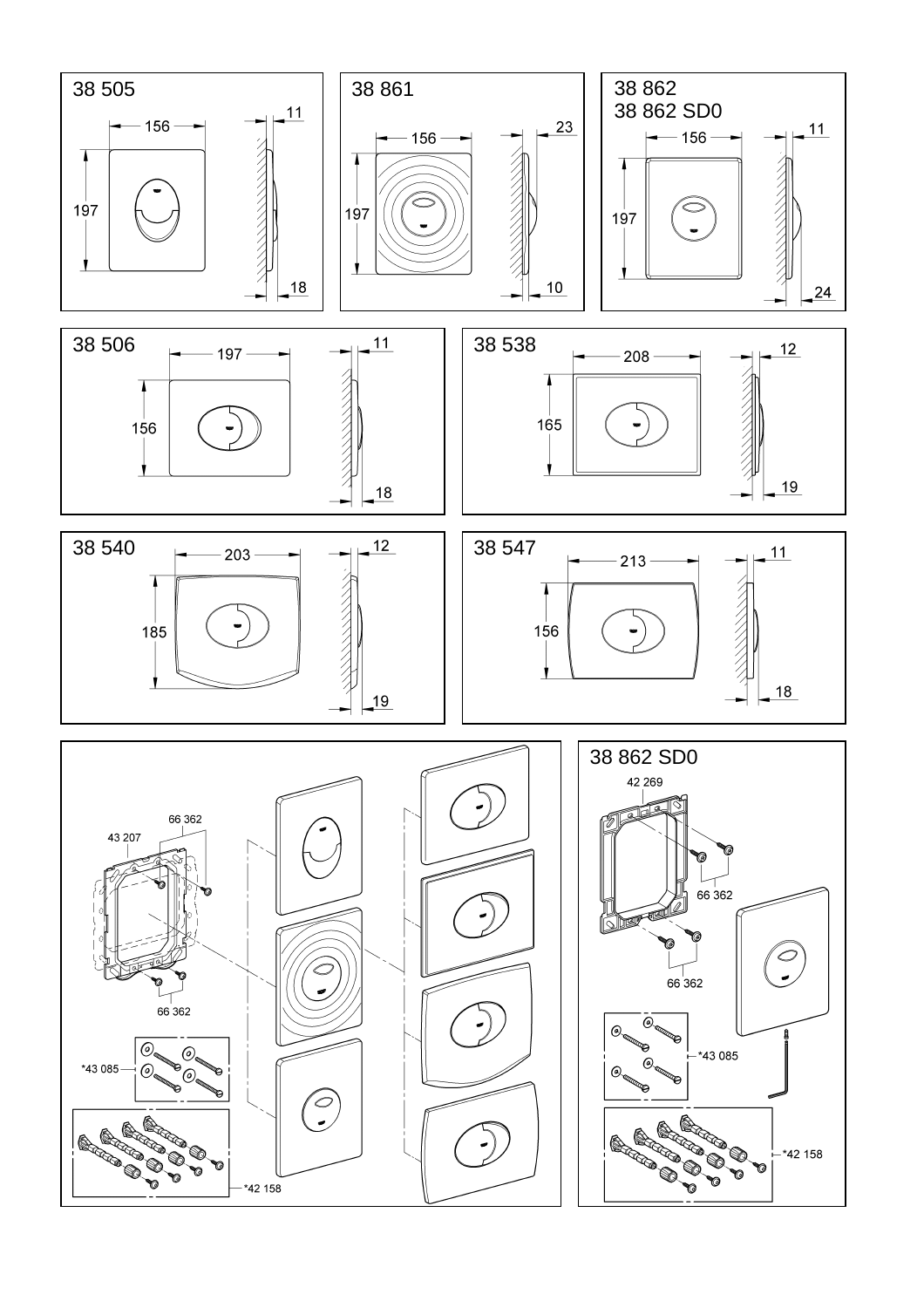







 $\bigodot$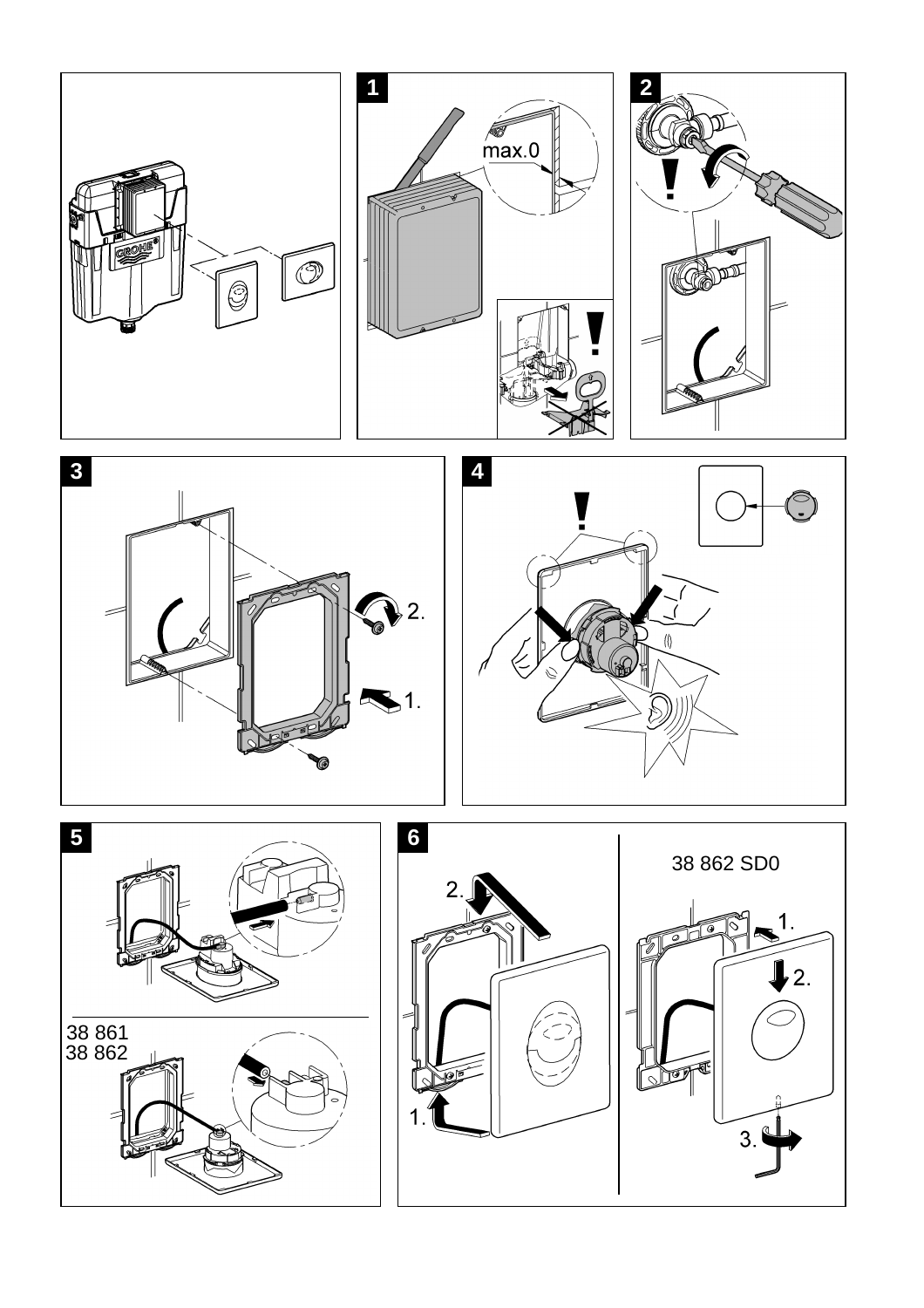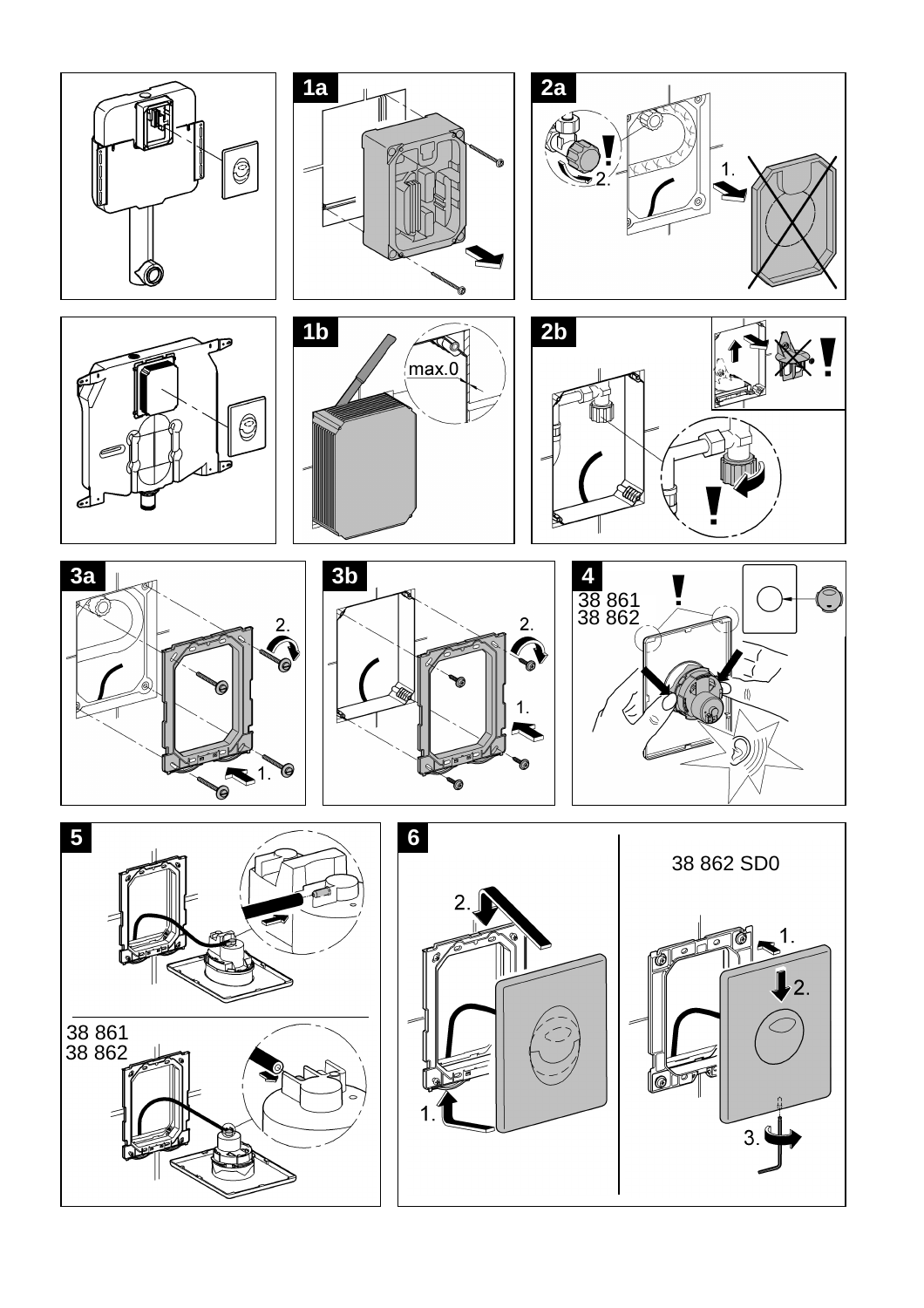